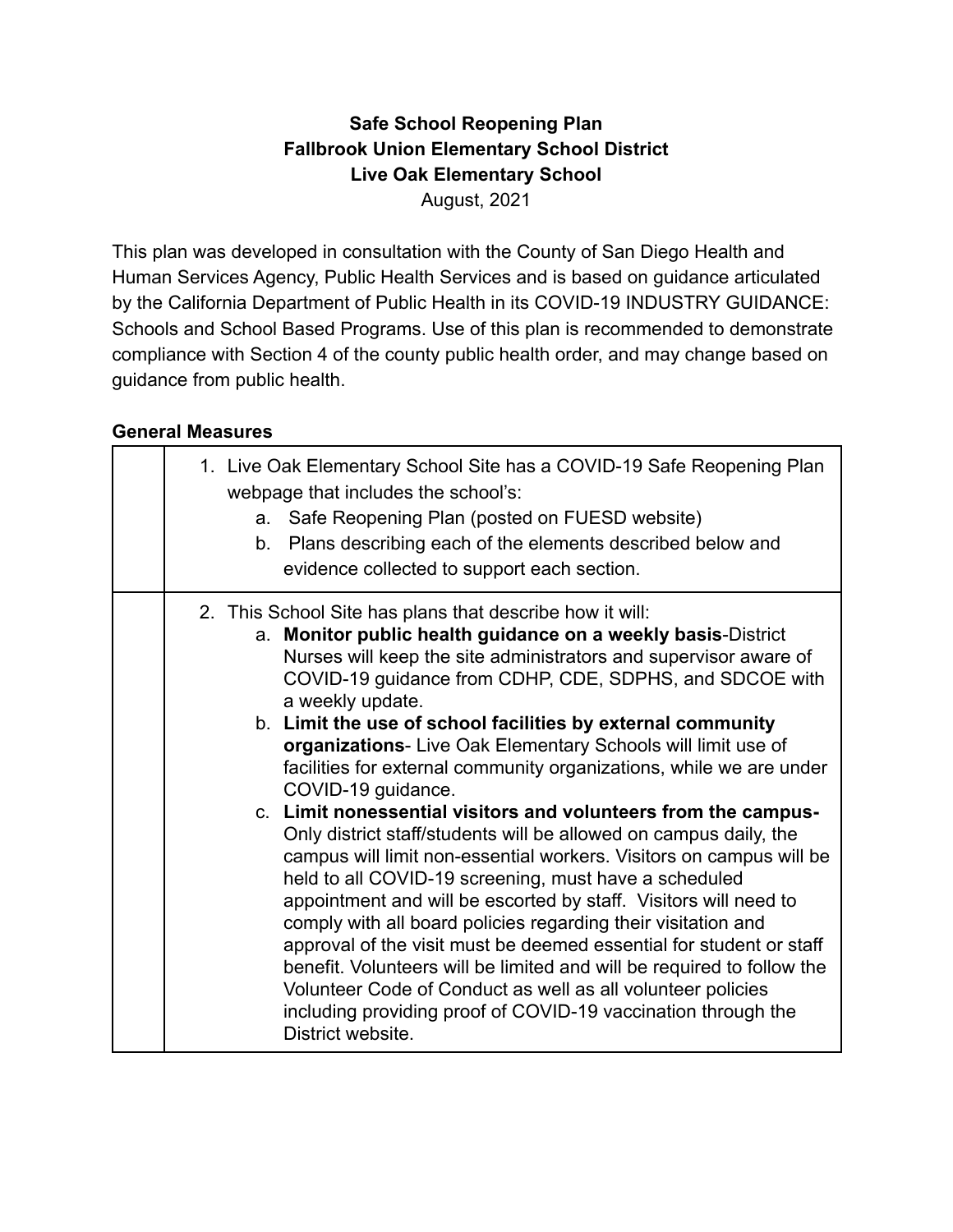| 3. Live Oak Elementary School has plans to describe how it will support |  |  |
|-------------------------------------------------------------------------|--|--|
| students with access and functional needs who may be at increased risk  |  |  |
| of becoming infected or having unrecognized illness due to COVID-19,    |  |  |
| including:                                                              |  |  |

- a. **Review existing student health plans to identify students who may need additional accommodations-**Teachers/staff are regularly reviewing student health plans to identify students who may need additional accommodations. Teachers/staff annually are trained by district nurses to support students with specific health needs, how to manage Epipens, bloodborne pathogens, and manage students with diabetes. All health plans are reviewed with teachers and Admin at the beginning of the school year and ongoing with new students. Monthly office meetings scheduled.
- b. **A process for engaging families for potentially unknown concerns that may need to be accommodated.**

c. **Identification of additional preparations for classroom and non-classroom environments needed for groups that might be at increased risk of becoming infected or having unrecognized illnesses. These include individuals who:**

> ■ **Have limited mobility or require prolonged and close contact with others, such as direct support providers and family members-** FUESD has identified all students with special needs. Students with unique needs are serviced first in specialized classrooms and when applicable participate in our supplemental programs. Additional training and protocols have been put in place to match the needs of the students and their IEPs.

> **■ Have trouble understanding information or practicing preventive measures, such as hand washing and physical distancing-**See above (i)

■ May not be able to communicate symptoms of **illness-**See above (i)

# 4. Live Oak Elementary School has complied with Cal-OSHA requirements to:

- a. **Conduct site-specific hazard assessments**-Through the JPA all staff participated in Cal-OSHA training to understand hazard assessment
- b. **Develop and Implement an effective plan to protect**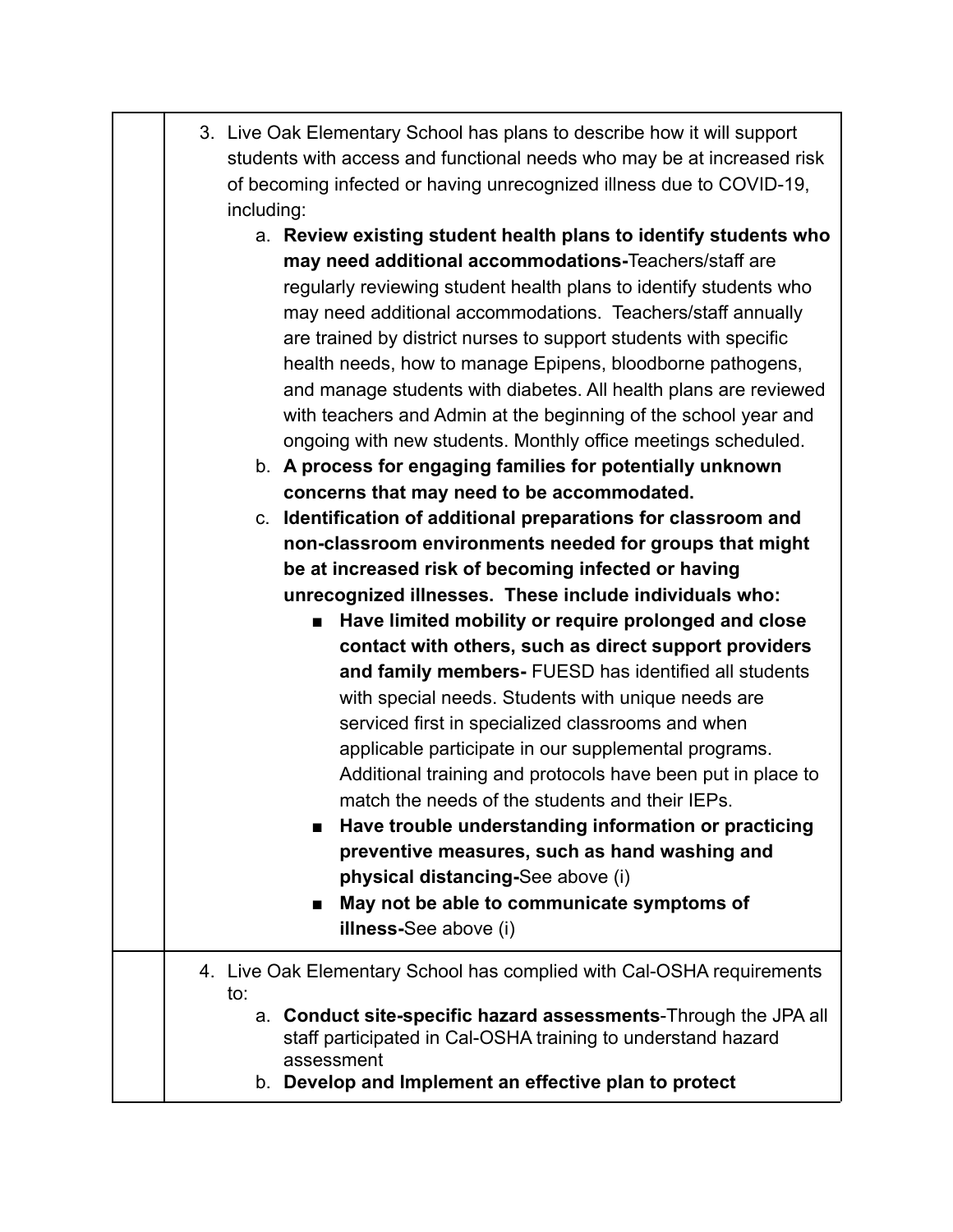| employees- Staff understands how to appropriately use and store<br>supplies provided and the types of protections needed based on |
|-----------------------------------------------------------------------------------------------------------------------------------|
| material use.                                                                                                                     |

## **Promote Healthy Hygiene Practices**

| 5. Live Oak Elementary School has developed plans to teach and reinforce<br>washing hands, avoiding contact with one's eyes, nose, and mouth, and<br>covering coughs and sneezes among students and staff. Certificated<br>training was held on August 11th and Classified Staff training was held<br>on August 17th. The plans describe how the school will teach students<br>and remind to: |  |
|-----------------------------------------------------------------------------------------------------------------------------------------------------------------------------------------------------------------------------------------------------------------------------------------------------------------------------------------------------------------------------------------------|--|
| a. Use tissue to wipe their nose and to cough/sneeze inside a tissue<br>or their elbow                                                                                                                                                                                                                                                                                                        |  |
| b. Wash their hands frequently throughout the day, including before<br>and after eating; after coughing or sneezing; after being outside;<br>and before and after using the restroom.                                                                                                                                                                                                         |  |
| c. Wash their hands for 20 seconds with soap, rubbing thoroughly<br>after application, and use paper towels (or single-use cloth<br>towels) to dry hands thoroughly.                                                                                                                                                                                                                          |  |
| d. Use fragrance-free hand sanitizer when handwashing is not<br>practicable. Sanitizer must be rubbed into hands until completely<br>dry.                                                                                                                                                                                                                                                     |  |
| Ethyl alcohol-based hand sanitizers are preferred and<br>should be used when there is the potential of unsupervised<br>use by children.                                                                                                                                                                                                                                                       |  |
| Children under age 9 shall use hand sanitizer under adult<br>$\blacksquare$<br>supervision only. Poison Control will be called if consumed:<br>1-800-222-1222, along with other appropriate authorities.                                                                                                                                                                                      |  |
| 6. Live Oak Elementary School has developed plans to ensure that staff<br>and students wash their hands or use hand sanitizer frequently<br>throughout the day. The plan describes how the school will:<br>a. Provide regular and frequent access to handwashing<br>facilities, including, to the extent practicable, handwashing                                                             |  |
| stations near classrooms- Routines will be established that<br>provide regular and frequent access to handwashing facilities<br>(classroom sinks, handwashing stations, and restroom sinks)<br>inside or near classrooms.<br>b. Prevent congregations in bathrooms-Appropriate adult                                                                                                          |  |
| supervision will be provided in and near the restrooms at all times<br>c. Develop routines enabling students and staff to regularly                                                                                                                                                                                                                                                           |  |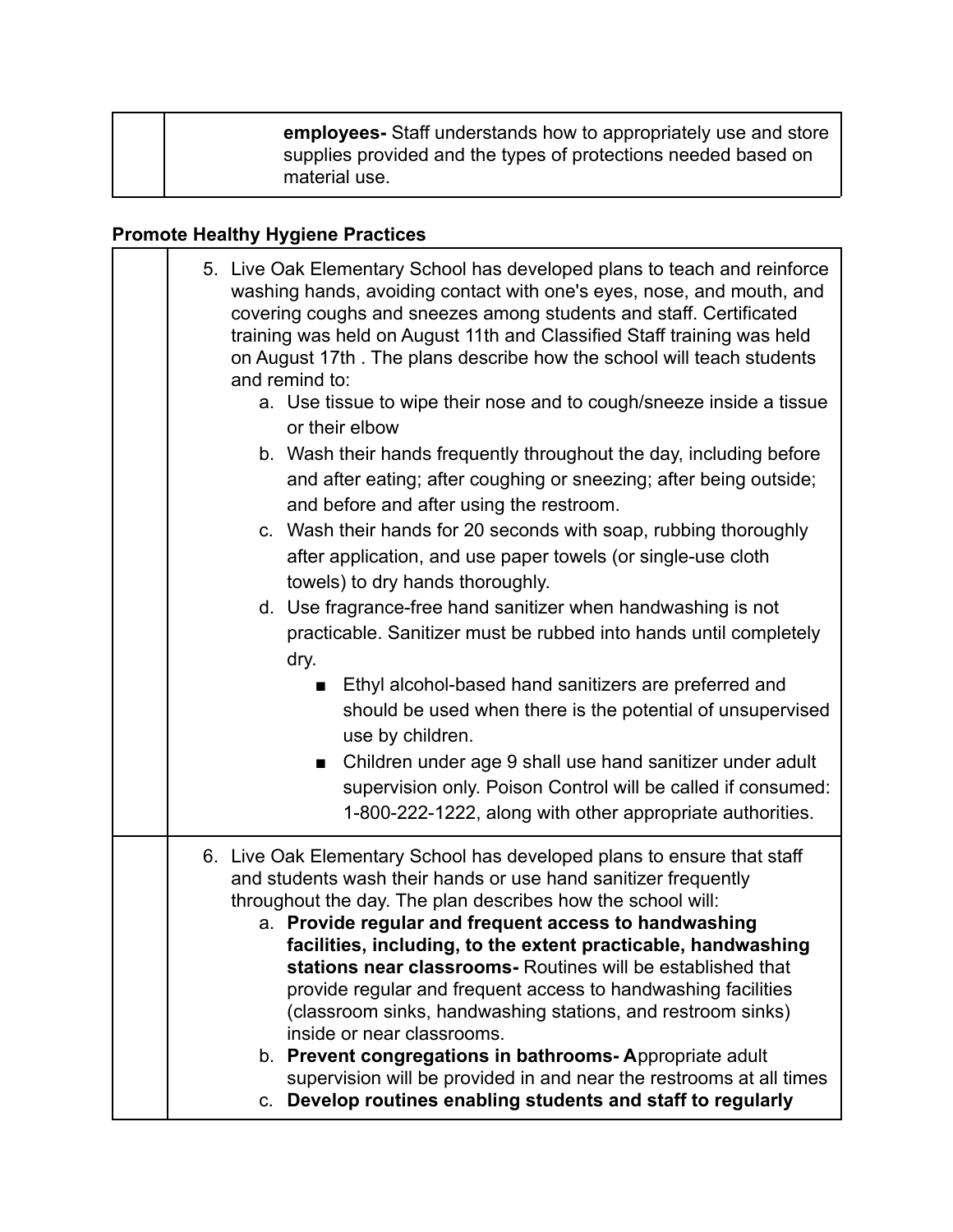| wash their hands at staggered intervals- Implement routines                                                                                    |
|------------------------------------------------------------------------------------------------------------------------------------------------|
| enabling students and staff to regularly wash their hands at                                                                                   |
| staggered intervals                                                                                                                            |
| d. Develop routines enabling students and staff to use hand<br>sanitizer when necessary- Procedures will be established that                   |
| reinforce use of hand sanitizer if hand washing is not practicable,                                                                            |
| upon arrival at school, before snack/meals, after water play, and                                                                              |
| as a part of transitions                                                                                                                       |
| e. Ensure adequate supplies to support healthy hygiene<br>behaviors, including soap, tissues, no-touch trash cans, face                        |
| coverings, and hand sanitizers with at least 60 percent ethyl                                                                                  |
| alcohol for staff and children who can safely use hand sanitizer.                                                                              |
| 7. Live Oak Elementary School has developed plans to teach and reinforce<br>the use of cloth face coverings, masks, or face shields. The plans |
| include, but is not limited to:<br>a. Unless otherwise required by the state, county or school                                                 |
| district, all employees and visitors should wear a face                                                                                        |
| covering when physical distancing is not practicable-                                                                                          |
| Requirement is that all employees, classified and                                                                                              |
| certificated, and visitors are to wear a face covering when<br>indoors.                                                                        |
| 1. Facial shields will be allowed in place of face                                                                                             |
| coverings when servicing students for pedagogical                                                                                              |
| or developmental reasons, as long as the wearer                                                                                                |
| maintains physical distance from others, to the                                                                                                |
| extent practicable.                                                                                                                            |
| 2. Front office has consistent protocols, a safety                                                                                             |
| station at the entrance of the school with additional                                                                                          |
| face coverings.                                                                                                                                |
| Students will wear face coverings as outlined:                                                                                                 |
| 1. K-8- at all times when indoors, unless exempt.                                                                                              |
| Students who refuse to wear a facial covering will                                                                                             |
| be sent home.                                                                                                                                  |
| 2. A face covering or shield should be removed for                                                                                             |
| meals, snacks, or outdoor recreation. Student facial<br>coverings should be stored in a clean paper bag.                                       |
| 3. Students may bring a face covering from home or                                                                                             |
| one will be provided at school.                                                                                                                |
| 4. Information contained in the CDPH Guidance for the                                                                                          |
| Use of Face Coverings should be provided to staff                                                                                              |
|                                                                                                                                                |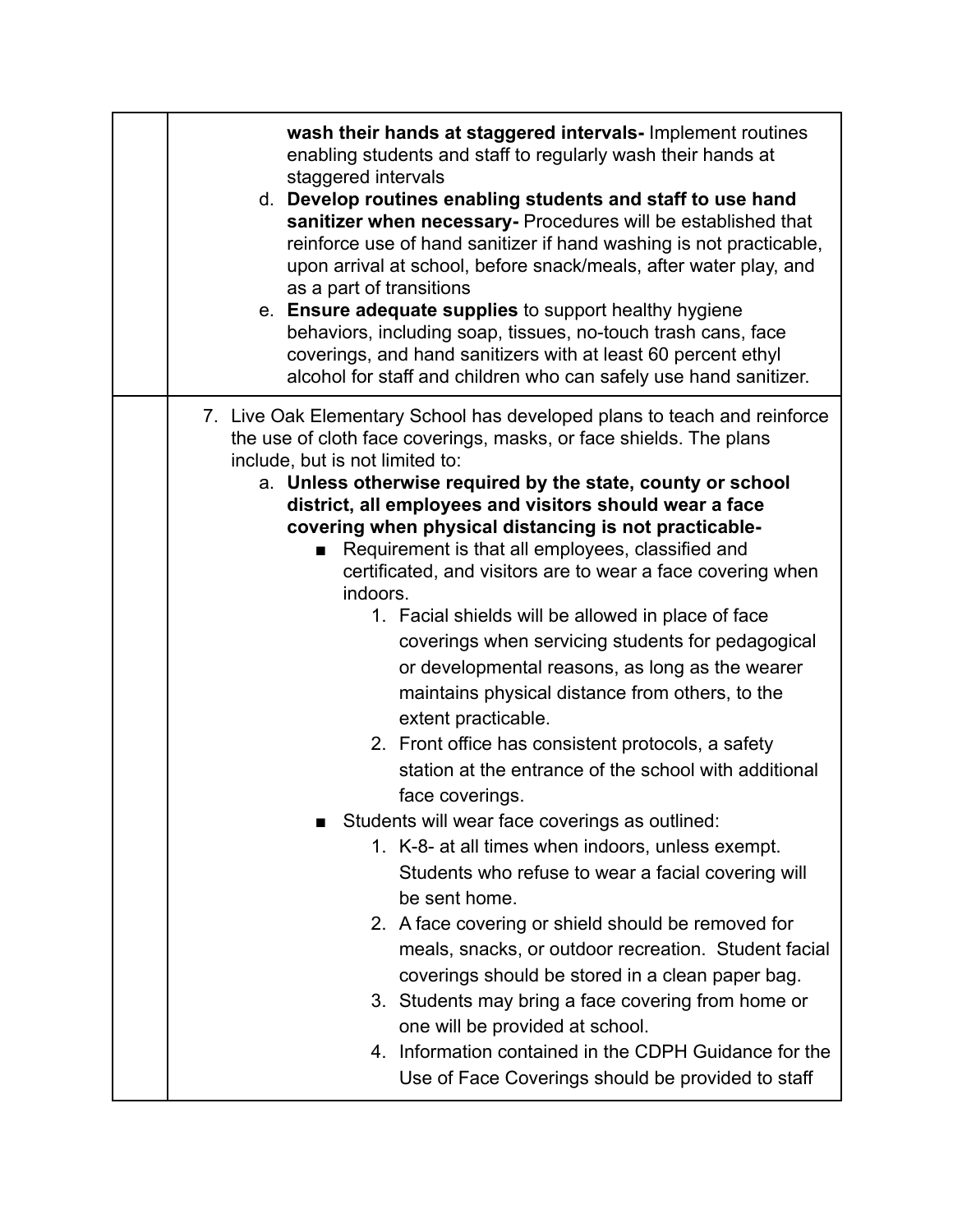| and families, which discusses the circumstances in<br>which face coverings must be worn and the<br>exemptions, as well as any policies, work rules, and<br>practices the employer has adopted to ensure the<br>use of face coverings.<br>Workers or other persons handling or serving food must<br>use gloves in addition to face coverings.                                                                                                                                                                                                                                                                                                                                          |
|---------------------------------------------------------------------------------------------------------------------------------------------------------------------------------------------------------------------------------------------------------------------------------------------------------------------------------------------------------------------------------------------------------------------------------------------------------------------------------------------------------------------------------------------------------------------------------------------------------------------------------------------------------------------------------------|
| b. Describe situations when physical distancing may not be<br>practicable, such as school buses or other settings where<br>space may be insufficient.<br>Physical distancing may not be practicable when<br>transitioning to the classroom, through the office area, at<br>drop off and pick up, the drop off and pick up staging area<br>in the front of the school, or when transitioning to the lunch<br>area or outdoor restrooms, and, if applicable, school                                                                                                                                                                                                                     |
| buses.<br>c. Facial shields will be allowed in place of face coverings when it is<br>necessary for a person's face to be visible during interactions.<br>d. Information regarding proper use, removal, and washing of cloth<br>face coverings will be reviewed at the return to school training<br>and staff meeting with written instructions provided and with<br>parents at time of enrollment and prior to return to school. The<br>parent will be mailed information regarding all policies and<br>procedures related to COVID-19 Health and Safety.                                                                                                                             |
| 8. Live Oak Elementary School has adequate supplies on hand to support<br>healthy hygiene behaviors, including soap, tissues, no-touch trash cans,<br>face coverings and hand sanitizers with 60 percent ethyl alcohol for staff<br>and children who can safely use hand sanitizer.<br>a. The Fallbrook Union Elementary School district will work with the<br>California Governor's Office of Emergency Services (CalOES)<br>and the California Department of Public Health (CDPH) to ensure<br>continued support with procurement and distribution of personal<br>protective equipment for staff that require it. FUESD currently<br>has appropriate PPE supplies needed for staff. |
| 9. Employers should provide and ensure staff use face coverings and all<br>required protective equipment.<br>a. Live Oak Elementary School will provide a reusable face cover to                                                                                                                                                                                                                                                                                                                                                                                                                                                                                                      |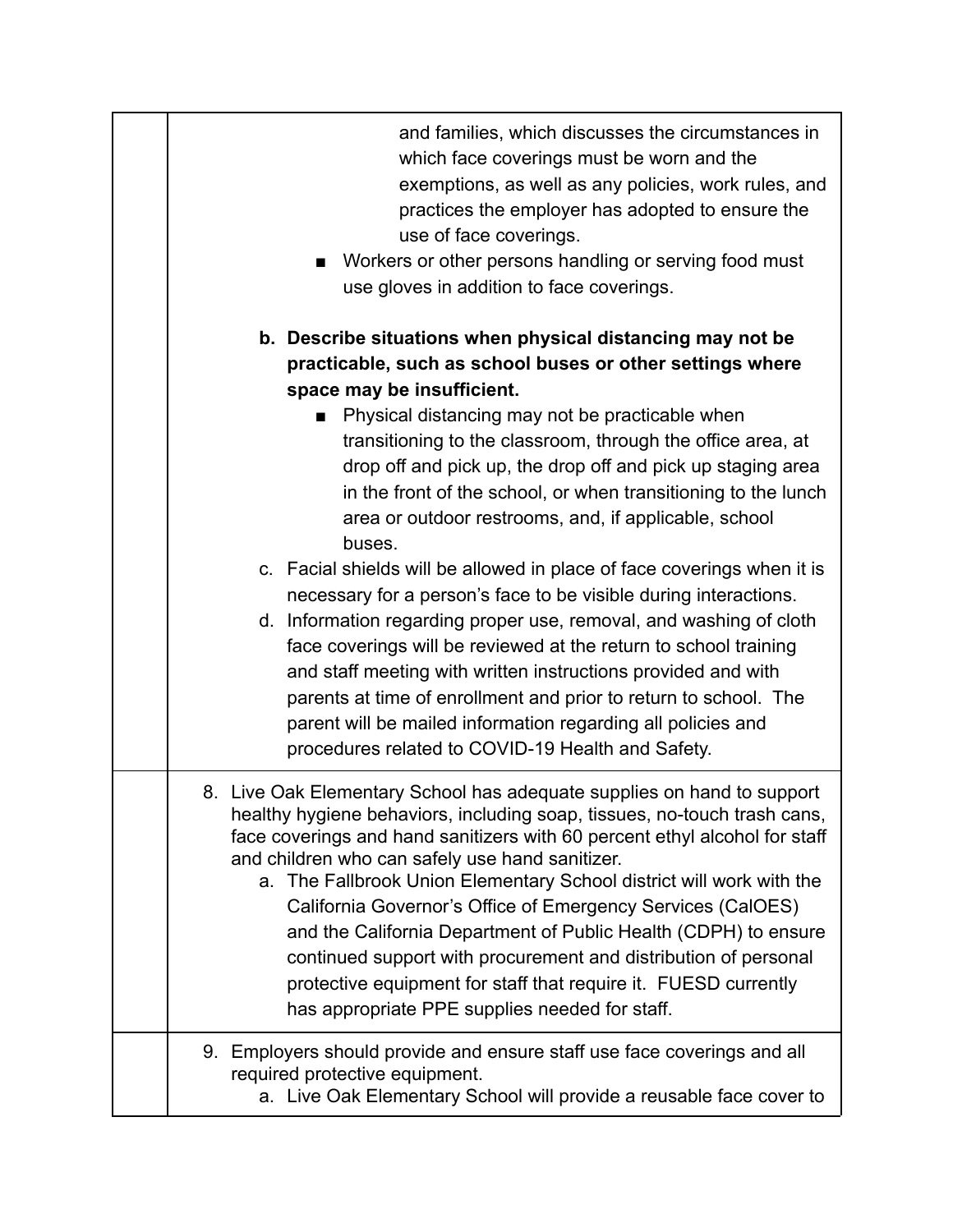| all students, staff and visitors who request/need one in<br>accordance with CDPH guidelines and all required protective<br>equipment.<br>b. PPE supplies available to all. Every staff member will have<br>available to them wipes, hand sanitizer, and kleenex.                                                                                                                                                                                                                                                                                                                                                                                                                                                                                                                                                                                                                                                                |
|---------------------------------------------------------------------------------------------------------------------------------------------------------------------------------------------------------------------------------------------------------------------------------------------------------------------------------------------------------------------------------------------------------------------------------------------------------------------------------------------------------------------------------------------------------------------------------------------------------------------------------------------------------------------------------------------------------------------------------------------------------------------------------------------------------------------------------------------------------------------------------------------------------------------------------|
| 10. The school has a sufficient supply of personal protective equipment<br>(PPE) necessary to protect employees. The plans specify the type of<br>PPE needed for tasks performed by employees.<br>a. The Fallbrook Union Elementary School District has a sufficient<br>supply of personal protective equipment (PPE) necessary to<br>protect employees who require it and to implement plans. The<br>plans specify that the district has established PPE requirements<br>for various employee types and has made distinctions for<br>employees who require face coverings and/or facial shields<br>and/or PPE Masks, when applicable.<br>This list of employee types is available upon request from<br>$\mathbf{r}$<br>the district office Human Resources Department.<br>Employees will be trained upon return to work regarding<br>$\blacksquare$<br>levels and types of PPE or facial covering will be required<br>for all. |

# **Face Coverings**

| to: | 11. Live Oak Elementary School will use face coverings in accordance with<br>CDPH guidelines unless a person is exempt as explained in the<br>guidelines, particularly in indoor environments, on school buses, and<br>areas where physical distancing alone is not sufficient to prevent<br>disease transmission. Live Oak Elementary School has developed plans         |
|-----|---------------------------------------------------------------------------------------------------------------------------------------------------------------------------------------------------------------------------------------------------------------------------------------------------------------------------------------------------------------------------|
|     | a. Teach and reinforce use of face coverings, or face shields.<br>b. Remind students not to touch the face covering and to wash their<br>hands frequently.<br>c. Provide information to families on proper use, removal, and<br>washing of cloth face coverings.<br>d. Provide training on how people who are exempted from wearing<br>a face covering will be addressed. |

## **Ensure Teacher and Staff Safety**

| 12. Live Oak Elementary School has developed plans to ensure teacher |
|----------------------------------------------------------------------|
|----------------------------------------------------------------------|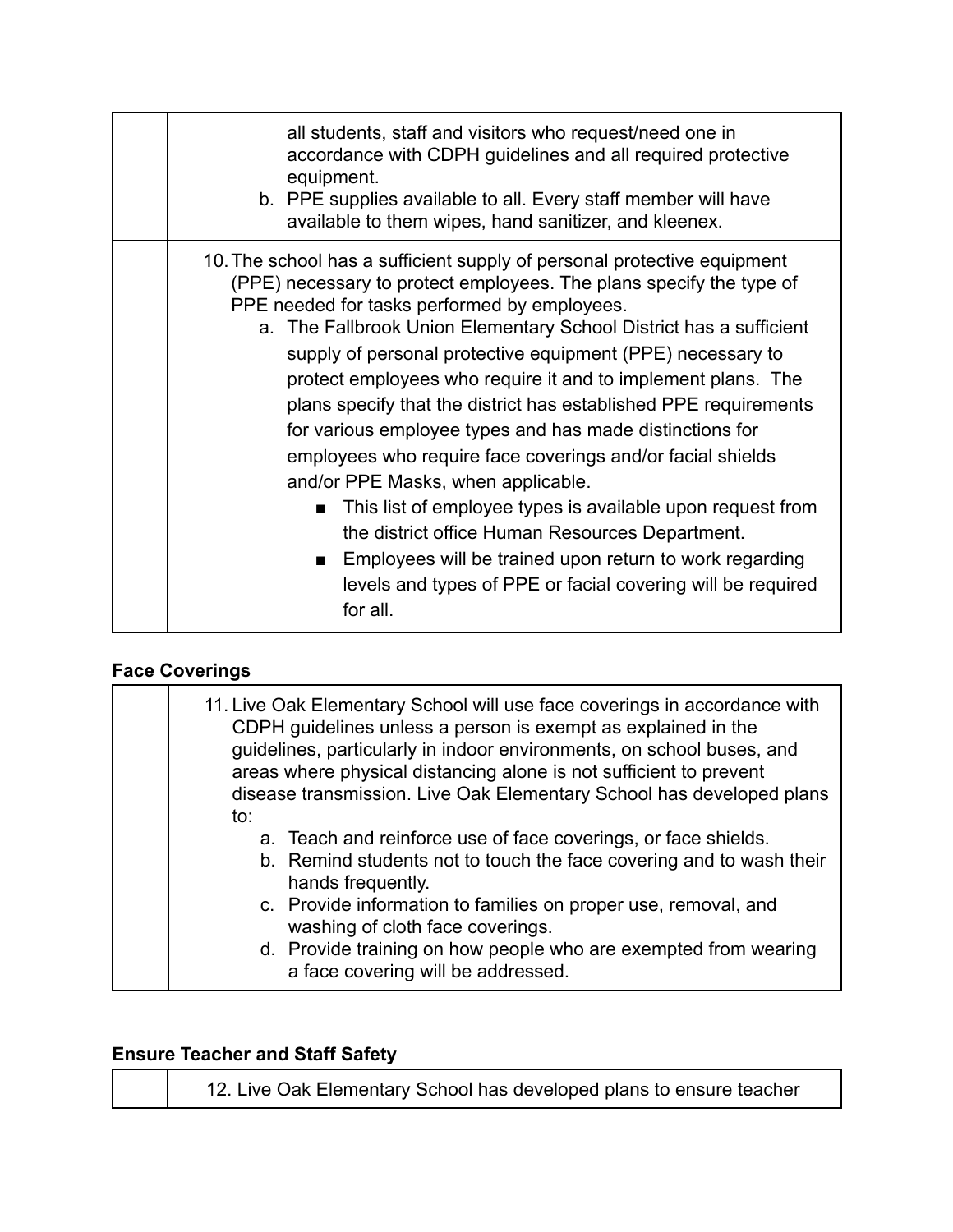| and staff safety. The plans include, but are not limited to:<br>a. Ensuring staff maintain physical distancing from each other as<br>applicable.<br>b. Ensuring staff use face coverings in accordance with CDPH<br>guidelines and Cal/OSHA standards.<br>c. Conducting all staff meetings, professional development and<br>education, and other activities involving staff with physical<br>distancing measures in place, outdoors, or virtually.<br>d. Minimizing the use of and congregation of adults in staff rooms,<br>break rooms, and other settings. |
|---------------------------------------------------------------------------------------------------------------------------------------------------------------------------------------------------------------------------------------------------------------------------------------------------------------------------------------------------------------------------------------------------------------------------------------------------------------------------------------------------------------------------------------------------------------|
| e. Implement procedures for daily symptom monitoring for staff.                                                                                                                                                                                                                                                                                                                                                                                                                                                                                               |

## **Intensify Cleaning, Disinfection and Ventilation**

| 13. Live Oak Elementary School has developed plans that describe how<br>frequently touched surfaces within the school will be cleaned and disinfected at<br>least daily, and as practicable, frequently throughout the day by trained staff.<br>Frequently touched surfaces include:<br>Door handles<br>Light switches<br>• Sink handles<br><b>Bathroom surfaces</b><br>• Tables<br>• Student Desks<br><b>Chairs</b>                                                                                                                              |
|---------------------------------------------------------------------------------------------------------------------------------------------------------------------------------------------------------------------------------------------------------------------------------------------------------------------------------------------------------------------------------------------------------------------------------------------------------------------------------------------------------------------------------------------------|
| 14. The Fallbrook Union Elementary School District has developed plans that<br>describe how:<br>a. Frequently touched surfaces on school buses will be cleaned and<br>disinfected at least daily, and as practicable, frequently throughout the<br>day by trained staff.<br>b. Buses will be thoroughly cleaned after transporting any individual who is<br>exhibiting symptoms of COVID-19.<br>a. Bus drivers are provided disinfectant wipes and disposable<br>gloves to support disinfection of frequently touched surfaces<br>during the day. |
| 15. The Fallbrook Union Elementary School District has developed a plan for<br>cleaning and sanitation which incorporates the following elements:                                                                                                                                                                                                                                                                                                                                                                                                 |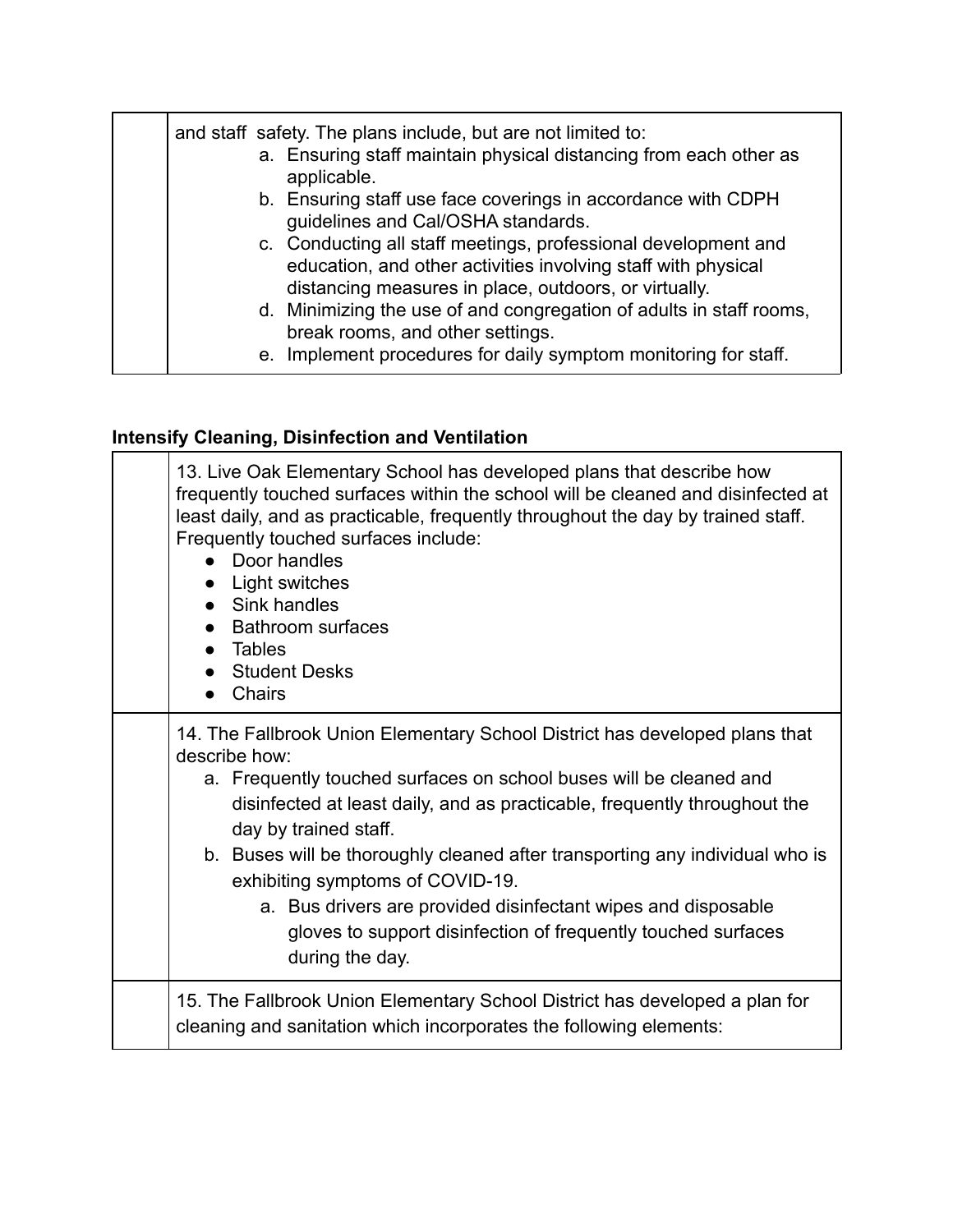|  | a. Primary cleaning products used are those approved for use<br>against COVID-19 on the Environmental Protection Agency<br>(EPA)-approved list "N" and follow product instructions.                                                                                                                                                                                                                     |
|--|---------------------------------------------------------------------------------------------------------------------------------------------------------------------------------------------------------------------------------------------------------------------------------------------------------------------------------------------------------------------------------------------------------|
|  | b. To reduce the risk of asthma related to disinfecting, programs<br>should aim to select disinfectant products on list "N" with<br>asthma-safer ingredients (hydrogen peroxide, citric acid or lactic<br>acid).                                                                                                                                                                                        |
|  | c. Depending on supply chain availability, FUESD will attempt to<br>avoid products that mix these ingredients with peroxyacetic<br>(peracetic) acid, sodium hypochlorite (bleach) or quaternary<br>ammonium compounds, which can cause asthma.                                                                                                                                                          |
|  | b. Use disinfectants labeled to be effective against emerging viral<br>pathogens, following label directions for appropriate dilution rates<br>and contact times. Provide employees training on the chemical<br>hazards, manufacturer's directions, on Cal/OSHA requirements<br>for safe use and as applicable and required by the Healthy<br>Schools Act.                                              |
|  | c. Custodial staff with the responsibility of cleaning and disinfecting<br>the school site will be equipped with proper protective equipment,<br>including gloves, eye protection, respiratory protection, and other<br>appropriate protective equipment as required by the product<br>instructions. All products must be kept out of children's reach and<br>stored in a space with restricted access. |
|  | d. FUESD has adapted cleaning and disinfecting schedules in<br>order to avoid both under and over use of cleaning products.                                                                                                                                                                                                                                                                             |

#### **Implementing Distancing Inside and Outside the Classroom**

16. Live Oak Elementary School has developed plans that describe the measures that will be used to maintain space between students in the following settings, as practicable. If the school determines distance is not practicably be maintained between students in one or more of the following settings, the plan also describes the reasons physical distancing is not practicable for each setting and describes the measures that will be used to maximize the space between students.

- a. School bus stops- Students will wear face coverings and line up single file at minimum arms distance.
- b. School buses- facial coverings or face shields as needed will be worn to provide the least risk for student and driver. Each bus will be equipped with extra unused face coverings.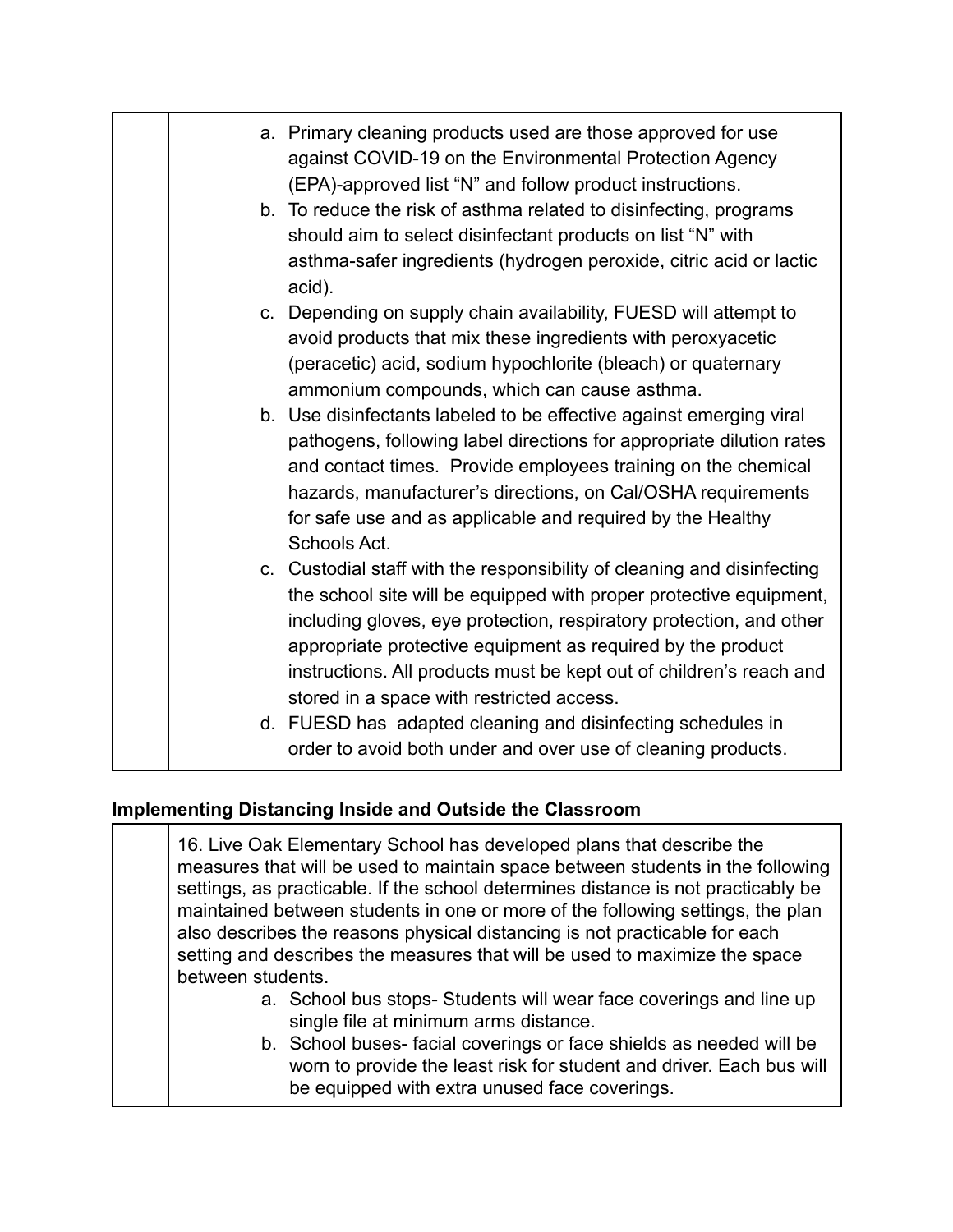| c. Adults on campus will support students during transition and<br>outdoor areas.<br>d. During meal periods-students will be assigned needed space for<br>eating and to support social distancing to the greatest extent<br>possible.<br>e. During recess- designated zones may be assigned to stable<br>groups to support social distancing.<br>e. During passing periods- if other groups will be transitioning<br>simultaneously, students may need to wear facial coverings.<br>f. Classrooms and other instructional spaces- will have desks and<br>tables arranged to support distancing to the greatest extent<br>possible. Carpet markers will be used to support spacing within<br>the stable group, and students within the stable group will be<br>assigned small group play centers allowing for social distance.<br>g. Restrooms- will be monitored to ensure that students will not<br>congregate. This will also allow for frequent cleaning, as possible.<br>h. Locker rooms will be used. While we are under COVID-19<br>guidance spacing will be used.<br>i. While traveling through office space, masks will be worn and a<br>limit will be placed on how many people will be allowed in the<br>office areas to ensure social distance to the greatest extent<br>possible.<br>Band and Choir practice and performances will be permitted<br>j.<br>following all CHPH guidelines.<br>k. School buses- Space will be maximized between students and<br>between students and the driver and open windows to the<br>greatest extent practicable.<br>I. Before and After School programs-TBD |
|------------------------------------------------------------------------------------------------------------------------------------------------------------------------------------------------------------------------------------------------------------------------------------------------------------------------------------------------------------------------------------------------------------------------------------------------------------------------------------------------------------------------------------------------------------------------------------------------------------------------------------------------------------------------------------------------------------------------------------------------------------------------------------------------------------------------------------------------------------------------------------------------------------------------------------------------------------------------------------------------------------------------------------------------------------------------------------------------------------------------------------------------------------------------------------------------------------------------------------------------------------------------------------------------------------------------------------------------------------------------------------------------------------------------------------------------------------------------------------------------------------------------------------------------------------------------------------------------------------|
| m. Extracurricular and co-curricular programs will be limited while we<br>are under COVID-19 guidance to ensure limited group sizes and<br>ensure that student groups remain stable to the greatest extent<br>possible.                                                                                                                                                                                                                                                                                                                                                                                                                                                                                                                                                                                                                                                                                                                                                                                                                                                                                                                                                                                                                                                                                                                                                                                                                                                                                                                                                                                    |
| 17. Live Oak Elementary School plan for scheduling students uses the<br>following measures to the greatest extent practicable:<br>a. Staggered schedules for recess/outdoor activities.<br>b. An arrival and departure routine that is outdoors and limits<br>visitors on the campus has been created to minimize scheduling<br>challenges for families.<br>c. Live Oak Elementary School has plans in place to escort<br>students for drop off and pick up, limiting visitors on campus and<br>exchanges between stable groups. By maintaining stable groups                                                                                                                                                                                                                                                                                                                                                                                                                                                                                                                                                                                                                                                                                                                                                                                                                                                                                                                                                                                                                                              |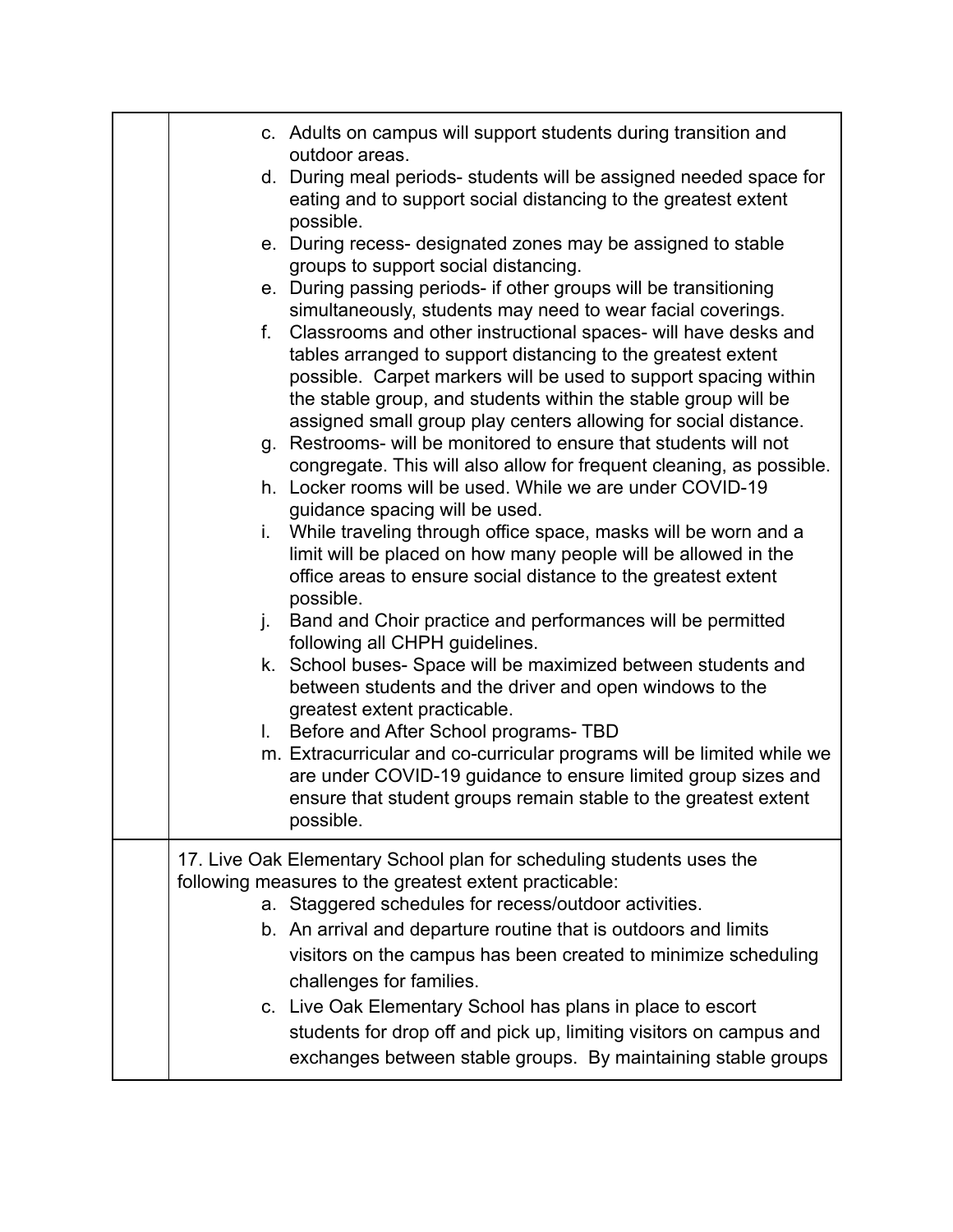| the school is limiting the number of staff and adults in direct<br>contact with students as well as student-to-student contact.<br>d. Other protocols will be in place to limit direct contact with others<br>as much as practicable.                                                                                                                                                                                                                                                                                                                                                                                                                                                                                                                                                                                                                                                                                                                                                                                                                                                                                                                                                                                                                                                                                                                                                                                                                                                                                                                                                                                                                                                                              |
|--------------------------------------------------------------------------------------------------------------------------------------------------------------------------------------------------------------------------------------------------------------------------------------------------------------------------------------------------------------------------------------------------------------------------------------------------------------------------------------------------------------------------------------------------------------------------------------------------------------------------------------------------------------------------------------------------------------------------------------------------------------------------------------------------------------------------------------------------------------------------------------------------------------------------------------------------------------------------------------------------------------------------------------------------------------------------------------------------------------------------------------------------------------------------------------------------------------------------------------------------------------------------------------------------------------------------------------------------------------------------------------------------------------------------------------------------------------------------------------------------------------------------------------------------------------------------------------------------------------------------------------------------------------------------------------------------------------------|
| 18. Live Oak Elementary School plan to limit student mixing uses the following<br>measures to the greatest extent practicable:<br>a. Students will remain in the same "stable" group in assigned<br>indoor spaces, as practicable. These stable groups will be made<br>up of the small group of students and classroom teachers, to the<br>greatest extent possible.<br>b. There will be minimal movement of students and teachers or staff<br>as much as practicable.<br>c. Activities may be redesigned to stagger schedules, assign play<br>zones, and support student groups to maintain stable groupings<br>when needed.<br>d. Staff has developed instructions and been trained to maximize<br>spacing and ways to minimize movements in both indoor and<br>outdoor spaces that are easy for students to understand and are<br>developmentally appropriate.<br>e. Schedules and plans have been developed to minimize<br>congregation on campus and movement between groups.<br>Entrance and exit routes for the main office and campus have<br>been designated.<br>Common areas will only be used when social distancing is<br>f.<br>practicable. Common areas will be used in a staggered,<br>scheduled manner with properly spaced occupants.<br>g. Meals will be served in classrooms or outdoors, on designated<br>days. All meals are individually served, sharing of food, utensils<br>and other meal items is prohibited.<br>h. Visitors and volunteers on campus will be limited. Campus visits<br>are outlined in the board policy and the parent handbook and will<br>require adherence to COVID-19 Health and Safety protocols.<br>Volunteers will need to follow the Volunteer Code of Conduct. |
| 19. Live Oak Elementary School has developed plans to maximize space<br>between seating and desks. Consider ways to establish space for students<br>through other means if practicable, such as additional spacing between desks,<br>where practicable, markings on classroom floors to promote distancing or<br>arranging desks in a way that minimizes face-to-face contact. The plans                                                                                                                                                                                                                                                                                                                                                                                                                                                                                                                                                                                                                                                                                                                                                                                                                                                                                                                                                                                                                                                                                                                                                                                                                                                                                                                           |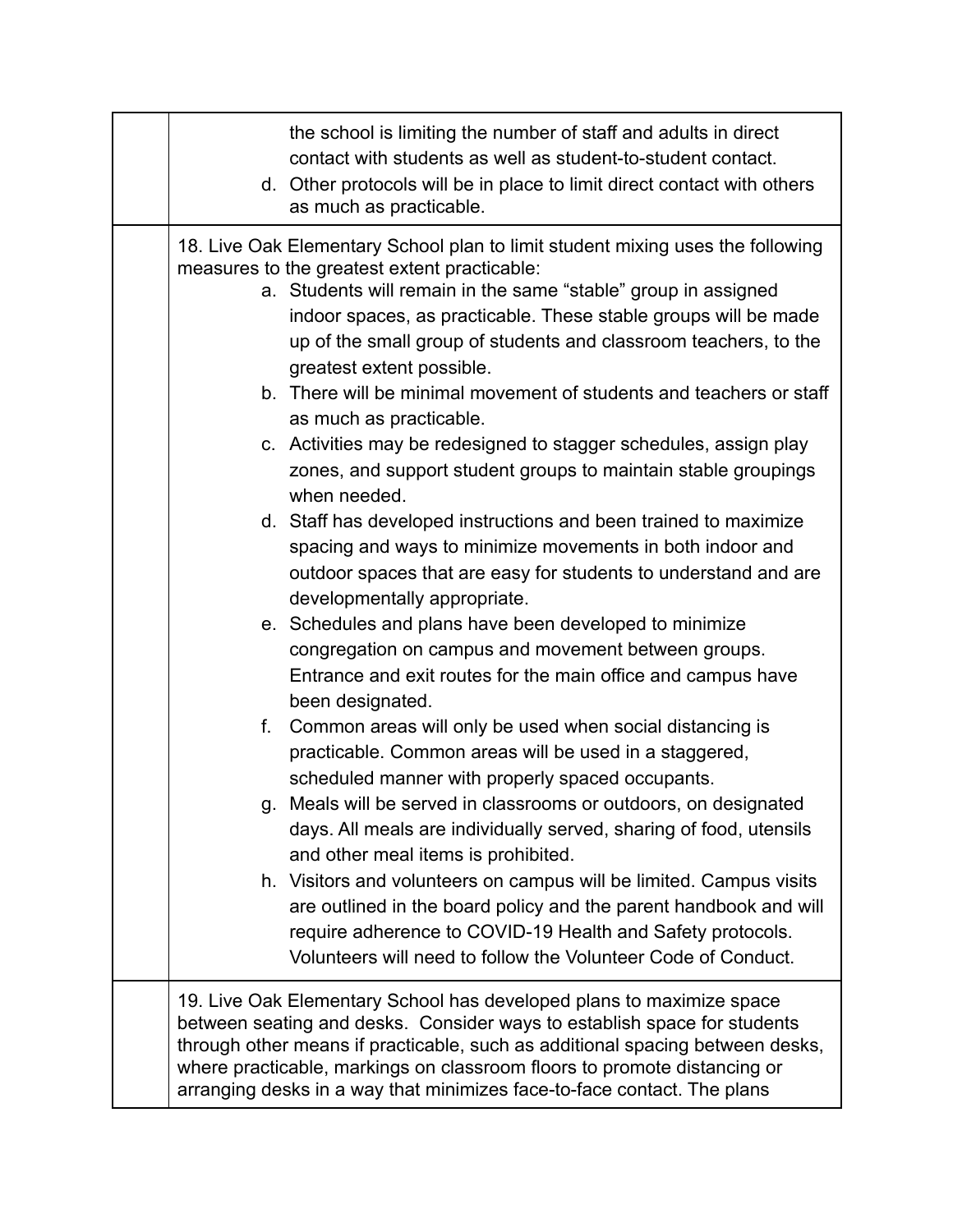| describe:<br>a. How physical distancing will be maintained<br>Classrooms- small group size, visual spacing reminders,<br>$\blacksquare$<br>tables, and student material storage<br>■ School buses- when applicable, drivers and students will<br>be distanced appropriately, based on seating<br>arrangements, to the greatest extent possible<br>■ Outdoor tables and play zones will be established, and<br>staff will be assigned to support students with maintaining<br>appropriate distance and maintaining each stable group<br>b. Plexiglass and other barriers may be used to support the main office<br>reception area, and the quarantine space.<br>c. When employees are working directly with students, including<br>students with disabilities or students that require physical redirection,<br>appropriate protective measures will be employed. |
|------------------------------------------------------------------------------------------------------------------------------------------------------------------------------------------------------------------------------------------------------------------------------------------------------------------------------------------------------------------------------------------------------------------------------------------------------------------------------------------------------------------------------------------------------------------------------------------------------------------------------------------------------------------------------------------------------------------------------------------------------------------------------------------------------------------------------------------------------------------|
|                                                                                                                                                                                                                                                                                                                                                                                                                                                                                                                                                                                                                                                                                                                                                                                                                                                                  |

#### **Sports and ExtraCurricular Activities**

|  |  | a. Physical education is permitted, physical distance will be used<br>and outdoor space leveraged. Activities should take place outside<br>to the maximum extent practicable.<br>b. Live Oak Elementary School will limit equipment sharing and<br>items will be cleaned if needed. |
|--|--|-------------------------------------------------------------------------------------------------------------------------------------------------------------------------------------------------------------------------------------------------------------------------------------|
|--|--|-------------------------------------------------------------------------------------------------------------------------------------------------------------------------------------------------------------------------------------------------------------------------------------|

#### **Limit Sharing**

22. Live Oak Elementary School has developed plans that describe how it will limit use of shared objects and equipment, and when unavoidable, how items will be cleaned and disinfected as needed. Frequently shared objects include but are not limited to toys, games, art supplies, learning aids, books, electronic equipment, and playground equipment. Live Oak Elementary School's plan describes: a. Students will be encouraged to limit personal belongings at school

b. Such as crayons, glue, art supplies, etc, to the greatest extent practicable.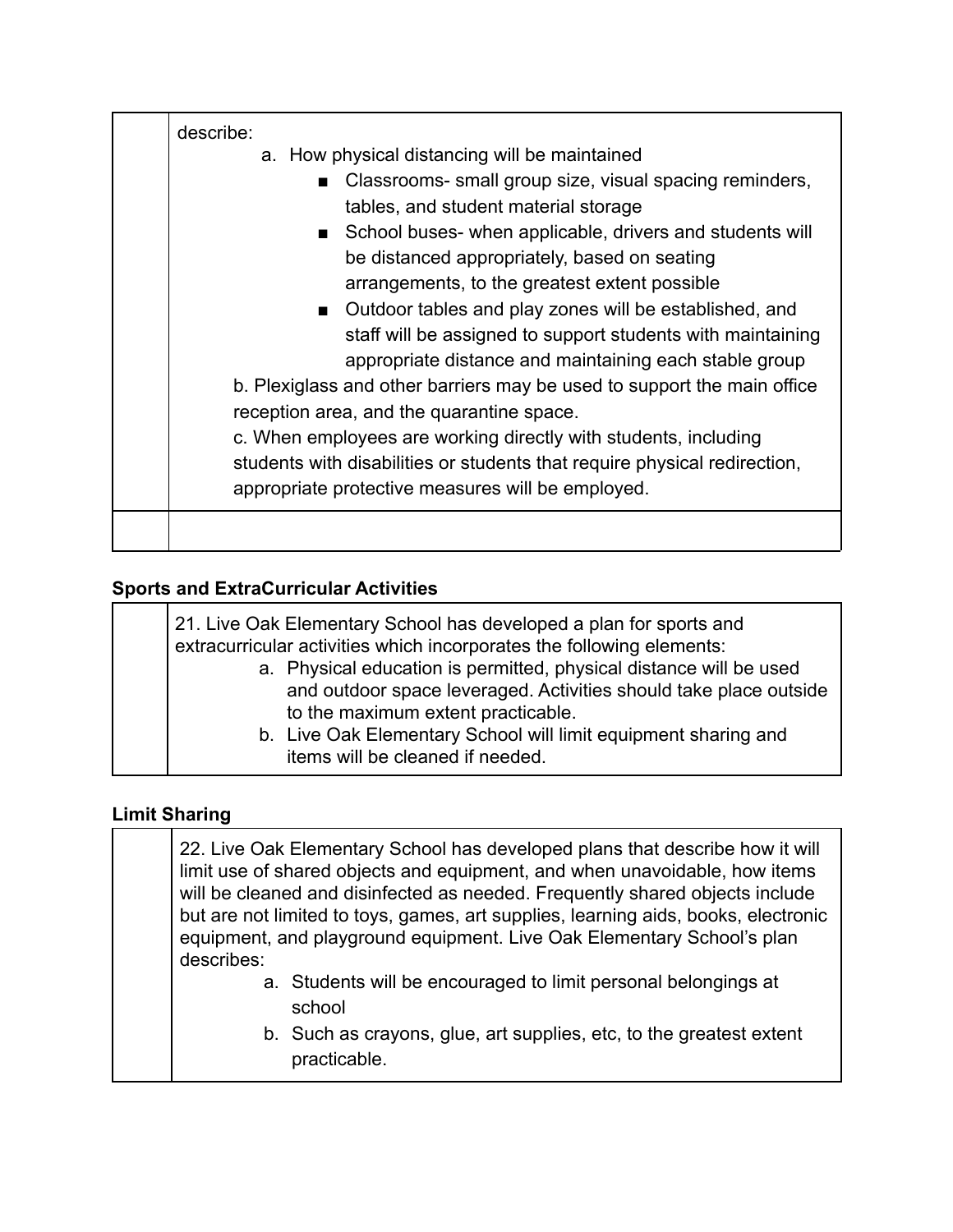|  | ■ All classroom supplies will be limited to the use of the<br>classroom                                                                                                         |
|--|---------------------------------------------------------------------------------------------------------------------------------------------------------------------------------|
|  | ■ Protocols will be established for removal of items from<br>circulation, indoor or outdoor, that require immediate<br>attention (toys or items placed in student's mouth, etc) |

## **Train All Staff and Educate Families**

|          | 23. Live Oak Elementary School has a plan that describes how it will train all<br>staff and provide educational materials to families in the following safety                                                                                             |
|----------|-----------------------------------------------------------------------------------------------------------------------------------------------------------------------------------------------------------------------------------------------------------|
| actions: |                                                                                                                                                                                                                                                           |
|          | a. Enhanced sanitation practices will continue and staff responsible<br>for cleaning and disinfecting will be trained.                                                                                                                                    |
|          | b. COVID guidelines- will be a part of initial staff training, and<br>reviewed with parents at orientation (in-person or virtual).<br>Signage will be posted on campus.                                                                                   |
|          | c. Proper use, removal, and washing of face coverings- will be<br>reviewed with staff at initial training, and with parents at<br>orientation (in-person or virtual). Signage will be posted to<br>remind campus employees and visitors of this practice. |
|          | d. Screening practices- will be reviewed with all employees prior to<br>their return to work, parents will be made aware of daily active<br>screening practices during orientation (in-person or virtual).                                                |
|          | e. COVID-19 specific symptom identification- will be shared with<br>both staff and parents prior to the return to school. Staff and<br>parents will receive updates as needed and information.                                                            |
|          | f. Preventing the spread of COVID-19 if you are sick, including the<br>importance of not coming to work if symptoms are present, or if<br>they or someone they live with has been diagnosed with<br>COVID-19.                                             |
|          | g. Proper use, removal and washing of cloth face coverings- will be<br>shared with staff prior to their return to work and parents at<br>orientation (in-person or virtual).                                                                              |
|          | h. The plan and procedures to follow when children or adults<br>become sick at school.                                                                                                                                                                    |
| i.       | The plan and procedures to protect workers from COVID-19<br>illness.                                                                                                                                                                                      |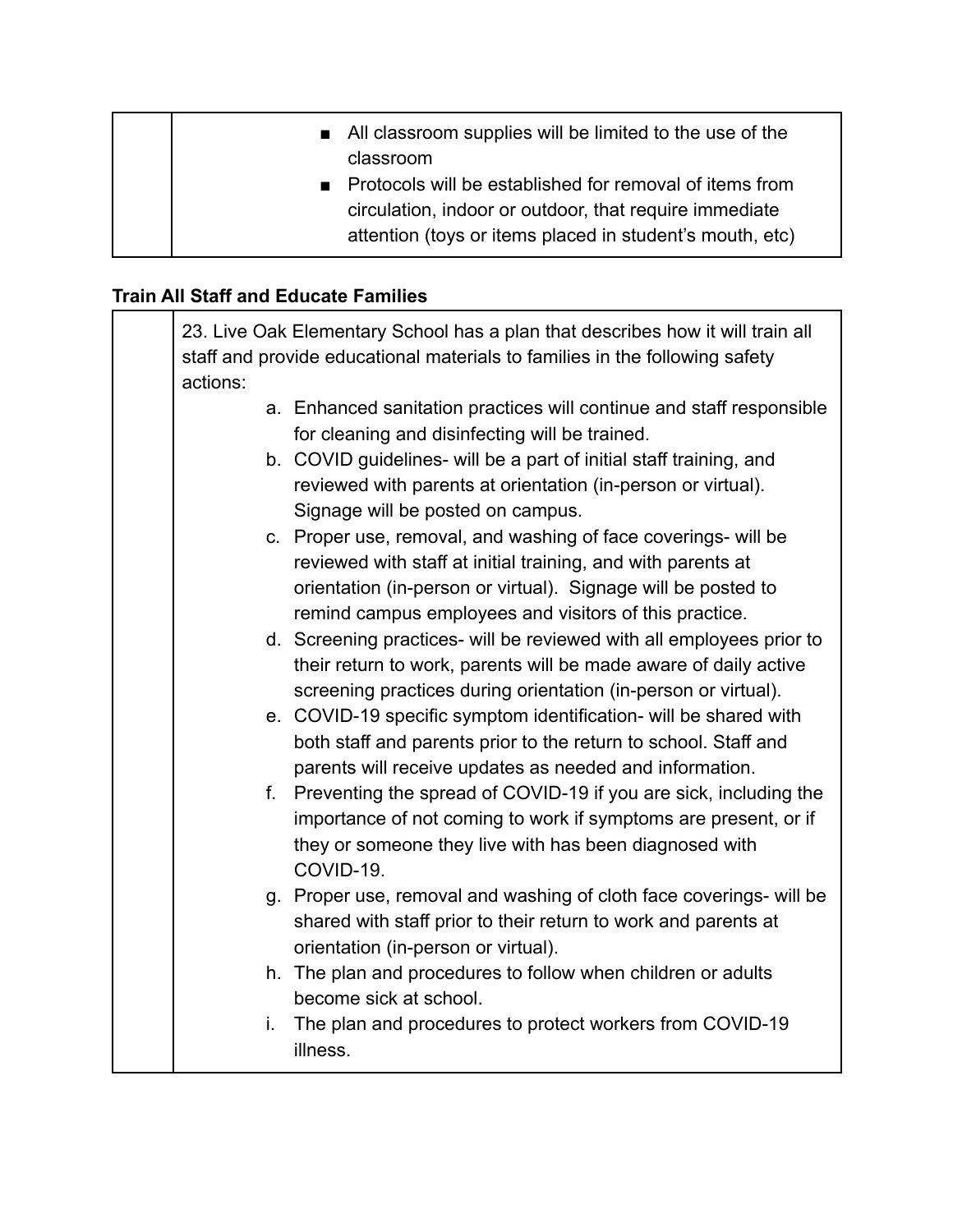24. To the greatest extent possible, training and education will be provided virtually. If an in-person option is provided, physical distancing will be maintained to the greatest extent possible. Orientation will also be posted on our school website and materials will be available following the first day of school.

### **Check for Signs and Symptoms**

| 25. Live Oak Elementary School in conjunction with FUESD has developed<br>and shared expectations for daily symptom and temperature screening of all<br>students, staff, and visitors prior to arriving at the school campus or school<br>bus. The plan includes the following elements:<br>n. Actively encouraging students and staff who are sick or who<br>have been in close contact with a person with COVID-19 to stay<br>home. |
|---------------------------------------------------------------------------------------------------------------------------------------------------------------------------------------------------------------------------------------------------------------------------------------------------------------------------------------------------------------------------------------------------------------------------------------|
| FUESD policies encourage sick staff and students to stay<br>$\blacksquare$<br>at home without fear or reprisal, and ensure staff,<br>students, and students' families are aware of these<br>policies.                                                                                                                                                                                                                                 |
| o. Temperatures will need to be taken at home prior to arrival.                                                                                                                                                                                                                                                                                                                                                                       |
| p. All individuals will be asked about COVID-19 symptoms within                                                                                                                                                                                                                                                                                                                                                                       |
| the last 24 hours and whether anyone in their home has had                                                                                                                                                                                                                                                                                                                                                                            |
| COVID-19 symptoms or a positive test.                                                                                                                                                                                                                                                                                                                                                                                                 |
|                                                                                                                                                                                                                                                                                                                                                                                                                                       |
| <b>Example 2</b> Live Oak Elementary School will provide parents with the                                                                                                                                                                                                                                                                                                                                                             |
| list of screening questions to allow parents an opportunity<br>to review the questions daily.                                                                                                                                                                                                                                                                                                                                         |
| The procedures for parents to monitor symptoms and                                                                                                                                                                                                                                                                                                                                                                                    |
| temperature check at home will be shared.                                                                                                                                                                                                                                                                                                                                                                                             |
| Student temperature checks will be conducted at home                                                                                                                                                                                                                                                                                                                                                                                  |
| prior to drop off at school or going to the bus stop. If                                                                                                                                                                                                                                                                                                                                                                              |
| taken at school, use of a no-touch thermometer.                                                                                                                                                                                                                                                                                                                                                                                       |
| q. FUESD will use the San Diego County Public Health Services                                                                                                                                                                                                                                                                                                                                                                         |
| (PHS) and SDCOE temperature and screening criteria. This                                                                                                                                                                                                                                                                                                                                                                              |
|                                                                                                                                                                                                                                                                                                                                                                                                                                       |
| criteria will be maintained and updated by SDCPH in                                                                                                                                                                                                                                                                                                                                                                                   |
| consultation with CDHP.                                                                                                                                                                                                                                                                                                                                                                                                               |
| Students and staff with fever, symptoms, or exposure to<br>■                                                                                                                                                                                                                                                                                                                                                                          |
| COVID-19 will be sent home in accordance with the                                                                                                                                                                                                                                                                                                                                                                                     |
| CHDP/SDCPH criteria.                                                                                                                                                                                                                                                                                                                                                                                                                  |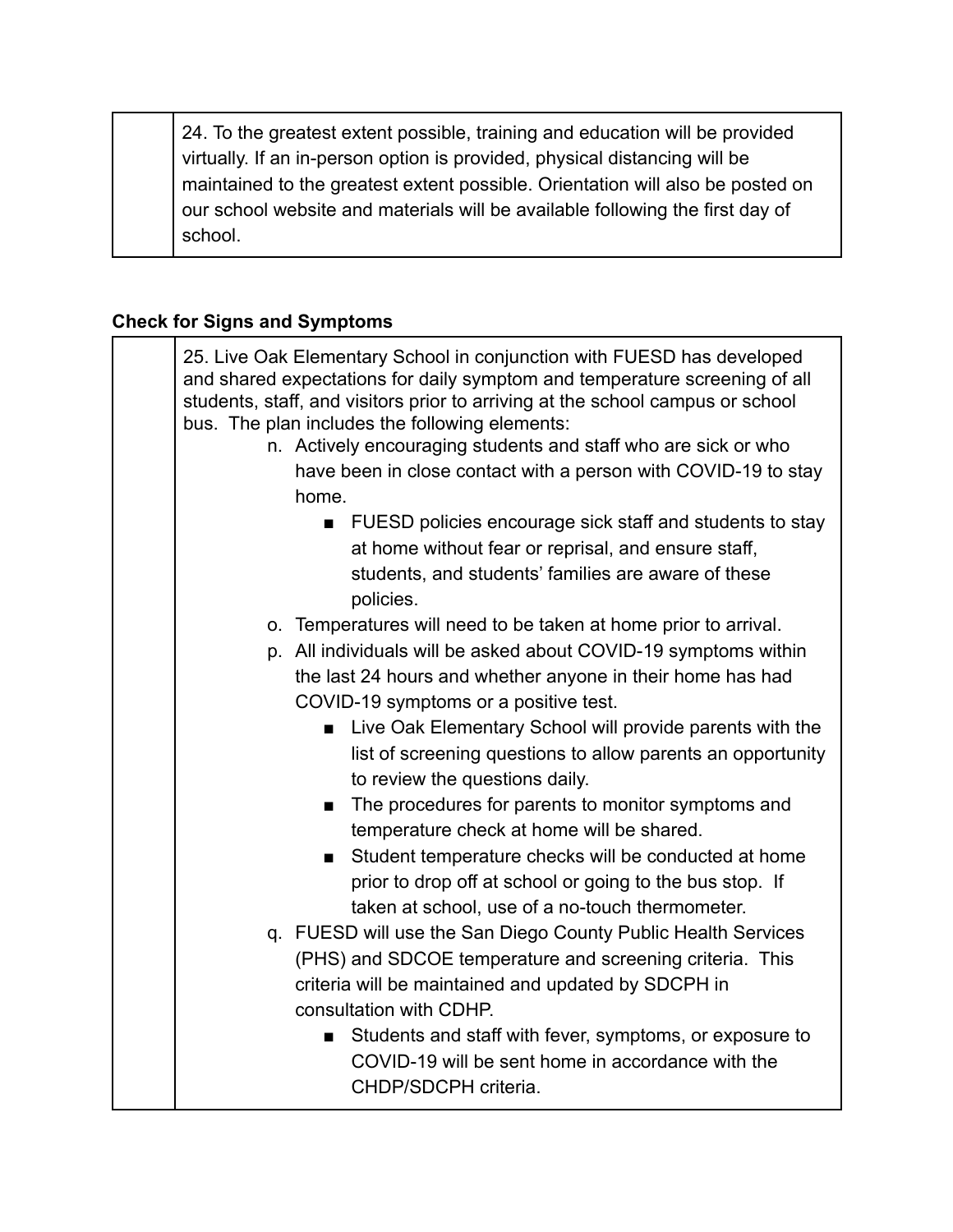| All staff will be trained to conduct visual wellness checks<br>$r_{\rm{c}}$                                                                                                                                                                                                                                                                                    |
|----------------------------------------------------------------------------------------------------------------------------------------------------------------------------------------------------------------------------------------------------------------------------------------------------------------------------------------------------------------|
| throughout the day to monitor staff and students intermittently for<br>signs of illness.                                                                                                                                                                                                                                                                       |
| s. If a student is exhibiting symptoms of COVID-19, the health<br>technician will communicate with the parent/caregiver and refer<br>to the student's health history form and/or emergency card.<br>Hand washing will be encouraged regularly.<br>t.                                                                                                           |
| 26. FUESD and Live Oak Elementary School have plans that describe how it<br>will document/track incidents of possible exposure and notify local health<br>officials, staff, and families immediately of any positive case of COVID-19<br>while maintaining confidentiality as required under FERPA and state law<br>related to privacy of educational records. |
| 27. FUESD and Live Oak Elementary School have developed plans to prevent<br>discrimination against students who (or whose families) were or are diagnosed<br>with COVID-19 or who are perceived to be a COVID-19 risk.                                                                                                                                         |

#### **Plan for When a Staff Member, Child or Visitor Becomes Sick**

28. Live Oak Elementary School has developed a plan for responding when a staff member, child, or visitor becomes ill. The plan describes how the school will:

- a. Use a quarantine/isolation area to separate anyone who exhibits symptoms of COVID-19 (front room in office).
- b. Any student or staff exhibiting symptoms will immediately be required to wear a face covering and will be required to wait in the quarantine area until they can be picked up by their guardian/caregiver for transport home or to a healthcare facility, as soon as is practicable.
	- Sick staff members and the student's parent/or guardian will be advised not to return until they have met the CDC criteria to discontinue home isolation as detailed in the SDCOE COVID19 K-12 Symptom Decision Tree.

c.The parent/guardian will be asked to provide a safe transport home or to a healthcare facility, as soon as is practicable, when a student is exhibiting COVID-19 symptoms. If a parent needs further assistance the district will work with families individually.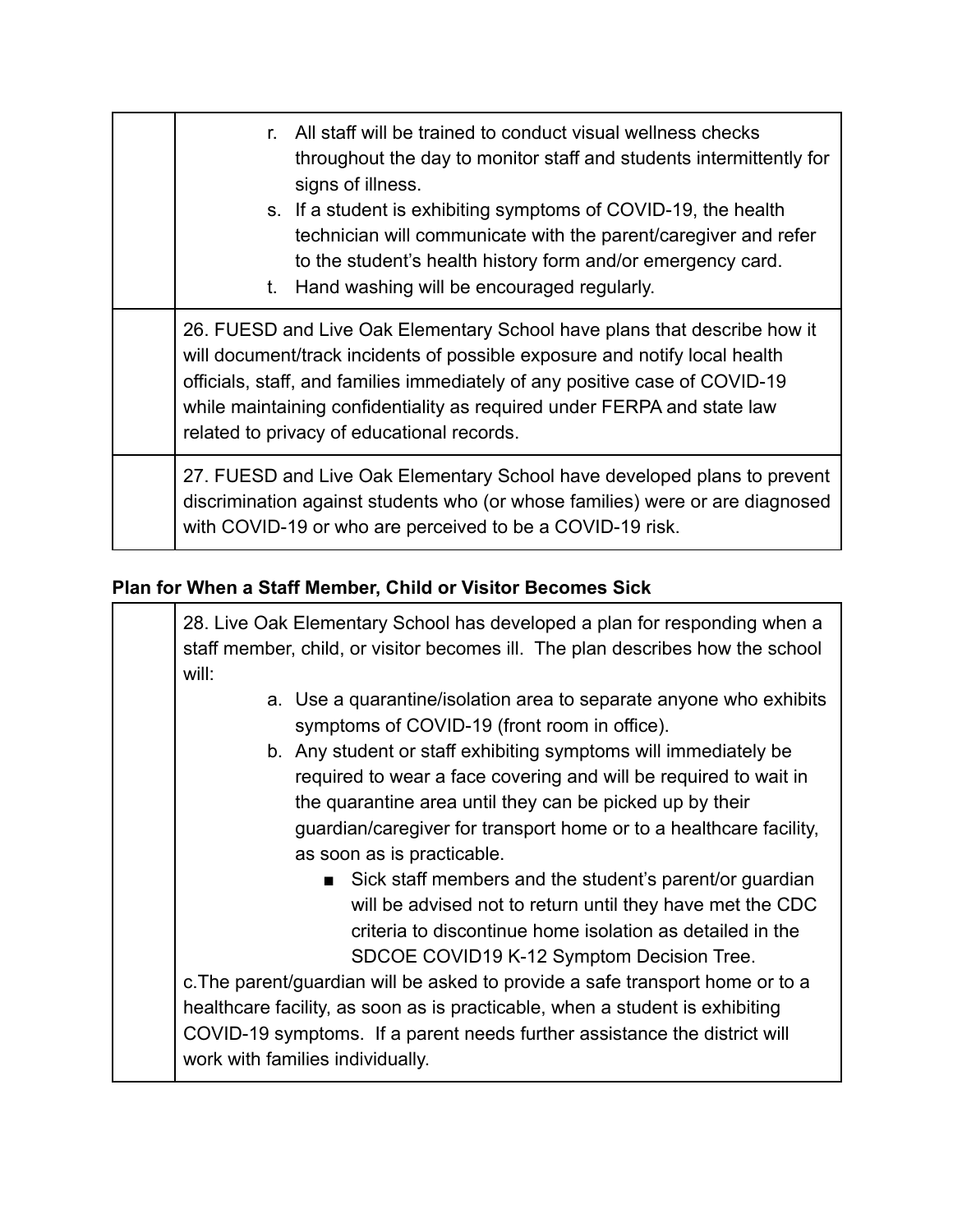| d. In cases of serious illness including persistent pain or pressure in the chest,<br>confusion, or bluish lips or face, 9-1-1 will be contacted. FUESD will seek<br>regular updates and further details regarding symptoms.<br>e. FUESD will notify local health officials immediately of any positive case of<br>COVID-19, and expose staff and families as relevant while maintaining<br>confidentiality as required by state and federal laws.<br>f. Once the quarantine area has been vacated by a sick individual, the area<br>will be closed off and will not be used before cleaning and disinfection has<br>occurred. In serious cases and to reduce exposure risk the space should<br>remain closed for 24 hours prior to disinfecting, if practicable. If not possible,<br>waiting as long as practicable is advised. Ensure a safe and correct<br>application of disinfectants using PPE and ventilation recommended for<br>clearing. Disinfectant products will be kept away from students and out of<br>reach of children.<br>g. The school site will ensure that students, including students with disabilities,<br>have access to instruction when out of class, as required by federal and state<br>law. |
|---------------------------------------------------------------------------------------------------------------------------------------------------------------------------------------------------------------------------------------------------------------------------------------------------------------------------------------------------------------------------------------------------------------------------------------------------------------------------------------------------------------------------------------------------------------------------------------------------------------------------------------------------------------------------------------------------------------------------------------------------------------------------------------------------------------------------------------------------------------------------------------------------------------------------------------------------------------------------------------------------------------------------------------------------------------------------------------------------------------------------------------------------------------------------------------------------------------------------|
| h. If advised by San Diego Public Health Services, FUESD will provide<br>students, teachers, and staff from higher transmission areas, opportunities for<br>telework, virtual learning, independent study and other options as feasible to<br>reduce travel to schools in lower transmission areas and vice versa.<br>i. FUESD will implement the necessary processes and protocols when a<br>school has an outbreak, in accordance with CDPH guidelines.<br>j. Following an outbreak, FUESD will investigate the COVID-19 illness and<br>exposures and determine if any work-related factors could have contributed to<br>risk of infection, and will update protocols as needed to prevent further cases.                                                                                                                                                                                                                                                                                                                                                                                                                                                                                                               |

# **Maintain Healthy Operations**

| 29. Live Oak Elementary School has plans that describe how it will:<br>a. Monitor staff absenteeism and have a roster of trained back-up                                                                                                                                                   |
|--------------------------------------------------------------------------------------------------------------------------------------------------------------------------------------------------------------------------------------------------------------------------------------------|
| staff - Staff absenteeism is monitored through AESOP and<br>appropriately trained back-up staff is assigned through this<br>system to the school site, upon arrival at the school site<br>additional training and protocols are reviewed with the back up<br>staff by the site supervisor. |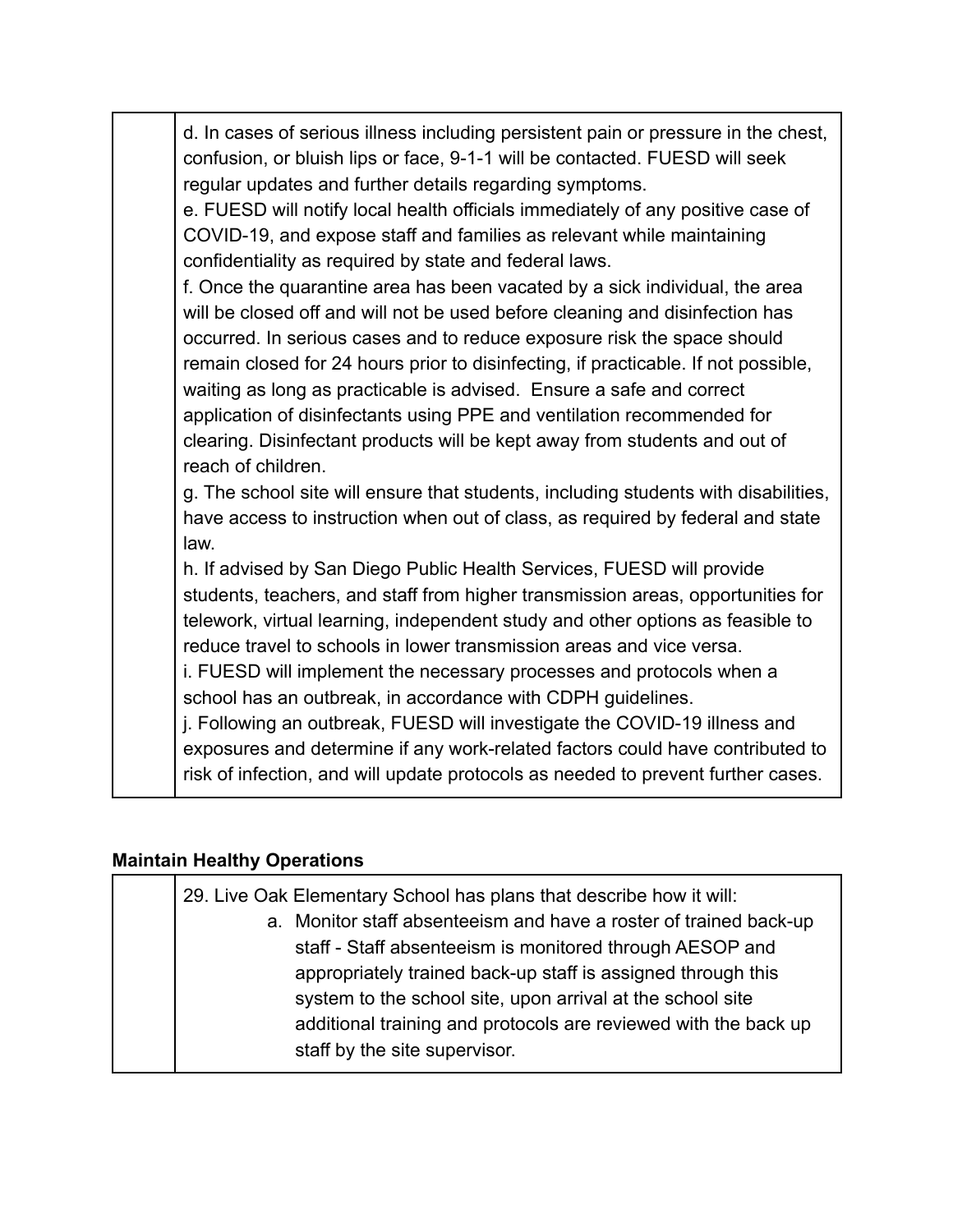| b. The site administrator, or designee and the onsite health<br>technician will monitor types of illnesses and symptoms among<br>students and staff to help isolate them promptly as needed. The<br>site staff is also in regular contact with district nursing staff for<br>support and guidance regarding illness and COVID-19<br>symptoms.<br>c. The site administrator and the health technician clerk have been<br>designated as the liaisons for responding to COVID-19<br>concerns. Employees are made aware of who they are and how<br>to contact them prior to the staff"s return to work. The liaisons<br>will be trained to coordinate documentation and tracking of<br>possible exposures, in order to notify the district nurses who<br>work with public health officials and then to notify staff and<br>families in a prompt and responsible manner.<br>d. Live Oak Elementary School will maintain communication<br>systems that allow staff and families to self-report symptoms and<br>receive prompt notifications of exposures and closures, while<br>maintaining confidentiality, as required by FERPA and state law<br>related to privacy of educational records.<br>e. Local public health officials will be notified and with guidance<br>provided by the district nurses' all staff and families will<br>immediately be notified of any positive case of COVID-19 while<br>maintaining confidentiality as required by state and federal laws.<br>Parent Letter English/Spanish<br>$\blacksquare$<br>f. Support staff and students who are at higher risk for severe<br>illness or who cannot safely distance from household contacts at<br>higher risk will be provided with educational options such as<br>virtual learning or independent study. |  |
|-----------------------------------------------------------------------------------------------------------------------------------------------------------------------------------------------------------------------------------------------------------------------------------------------------------------------------------------------------------------------------------------------------------------------------------------------------------------------------------------------------------------------------------------------------------------------------------------------------------------------------------------------------------------------------------------------------------------------------------------------------------------------------------------------------------------------------------------------------------------------------------------------------------------------------------------------------------------------------------------------------------------------------------------------------------------------------------------------------------------------------------------------------------------------------------------------------------------------------------------------------------------------------------------------------------------------------------------------------------------------------------------------------------------------------------------------------------------------------------------------------------------------------------------------------------------------------------------------------------------------------------------------------------------------------------------------------------------------------------------------------------------------------|--|
|                                                                                                                                                                                                                                                                                                                                                                                                                                                                                                                                                                                                                                                                                                                                                                                                                                                                                                                                                                                                                                                                                                                                                                                                                                                                                                                                                                                                                                                                                                                                                                                                                                                                                                                                                                             |  |
|                                                                                                                                                                                                                                                                                                                                                                                                                                                                                                                                                                                                                                                                                                                                                                                                                                                                                                                                                                                                                                                                                                                                                                                                                                                                                                                                                                                                                                                                                                                                                                                                                                                                                                                                                                             |  |
|                                                                                                                                                                                                                                                                                                                                                                                                                                                                                                                                                                                                                                                                                                                                                                                                                                                                                                                                                                                                                                                                                                                                                                                                                                                                                                                                                                                                                                                                                                                                                                                                                                                                                                                                                                             |  |
|                                                                                                                                                                                                                                                                                                                                                                                                                                                                                                                                                                                                                                                                                                                                                                                                                                                                                                                                                                                                                                                                                                                                                                                                                                                                                                                                                                                                                                                                                                                                                                                                                                                                                                                                                                             |  |

#### **Considerations for Partial or Total Closures**

30. FUESD has developed plans for the possibility of repeated closures of classes, groups, or entire facilities when persons associated with the facility or in the community become ill with COVID-19. The plans describe how the school will respond when a student, teacher, or staff member tests positive for COVID-19 and has exposed others at the school, including: a. In consultation with the local public health department, the

process for determining: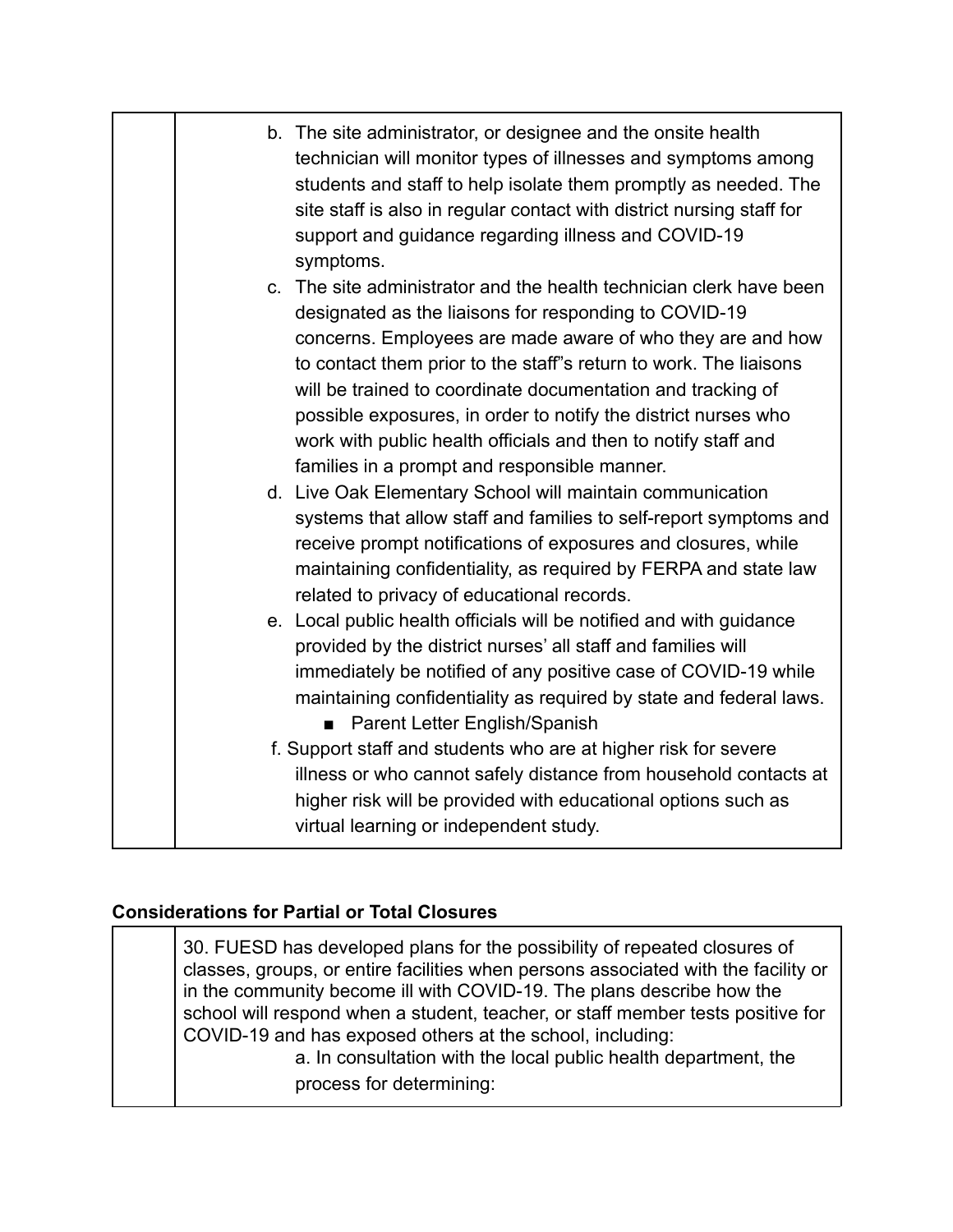| Whether total or partial closure of the school is warranted<br>and length of time necessary, based on the risk level<br>within the specific community as determined by the local<br>public health officer.<br>Identifying close contacts at the school who self-isolate at<br>home for 14 days:<br>1. From classroom, office, or activity where the<br>infected person was based<br>2. Other close contacts<br>Close off the classroom or office where the patient was<br>based and do not use these areas until after cleaning and<br>disinfection. Wait several hours until the classroom or<br>office is use again.<br>Additional areas of the school visited by the COVID-19<br>■<br>positive individual may also need to be closed temporarily<br>for cleaning and disinfection.<br>b. FUESD and Live Oak Elementary School will implement communication<br>plans for school closure to include outreach to students, parents, teachers,<br>staff, and the community using various methods of communications, such as<br>the district website, the emergency all-call system in our student information<br>system, Remind, and/or paper letters. |
|-------------------------------------------------------------------------------------------------------------------------------------------------------------------------------------------------------------------------------------------------------------------------------------------------------------------------------------------------------------------------------------------------------------------------------------------------------------------------------------------------------------------------------------------------------------------------------------------------------------------------------------------------------------------------------------------------------------------------------------------------------------------------------------------------------------------------------------------------------------------------------------------------------------------------------------------------------------------------------------------------------------------------------------------------------------------------------------------------------------------------------------------------------|
| 31. Live Oak Elementary School has developed a plan that describes how it<br>will provide continuity of education:<br>a. When a student is absent due to COVID-19 like symptoms or<br>exposure to someone who has tested positive for COVID-19.<br>■ The school site will provide access to classwork with<br>asynchronous and/or synchronous instruction, at a<br>minimum of once a week. Distance learning will be used<br>to support our students in isolation or quarantine. Needed<br>resources and a check-out device will be provided if<br>needed.<br>b. During a school closure<br>Distance learning will be provided to your students.<br>Students/Families have access to the FUESD Google<br>Suite for support (Google Classroom, Google Site,<br>Google Meet, etc)                                                                                                                                                                                                                                                                                                                                                                       |
| 32. Live Oak Elementary School has developed a plan that describes how it                                                                                                                                                                                                                                                                                                                                                                                                                                                                                                                                                                                                                                                                                                                                                                                                                                                                                                                                                                                                                                                                             |